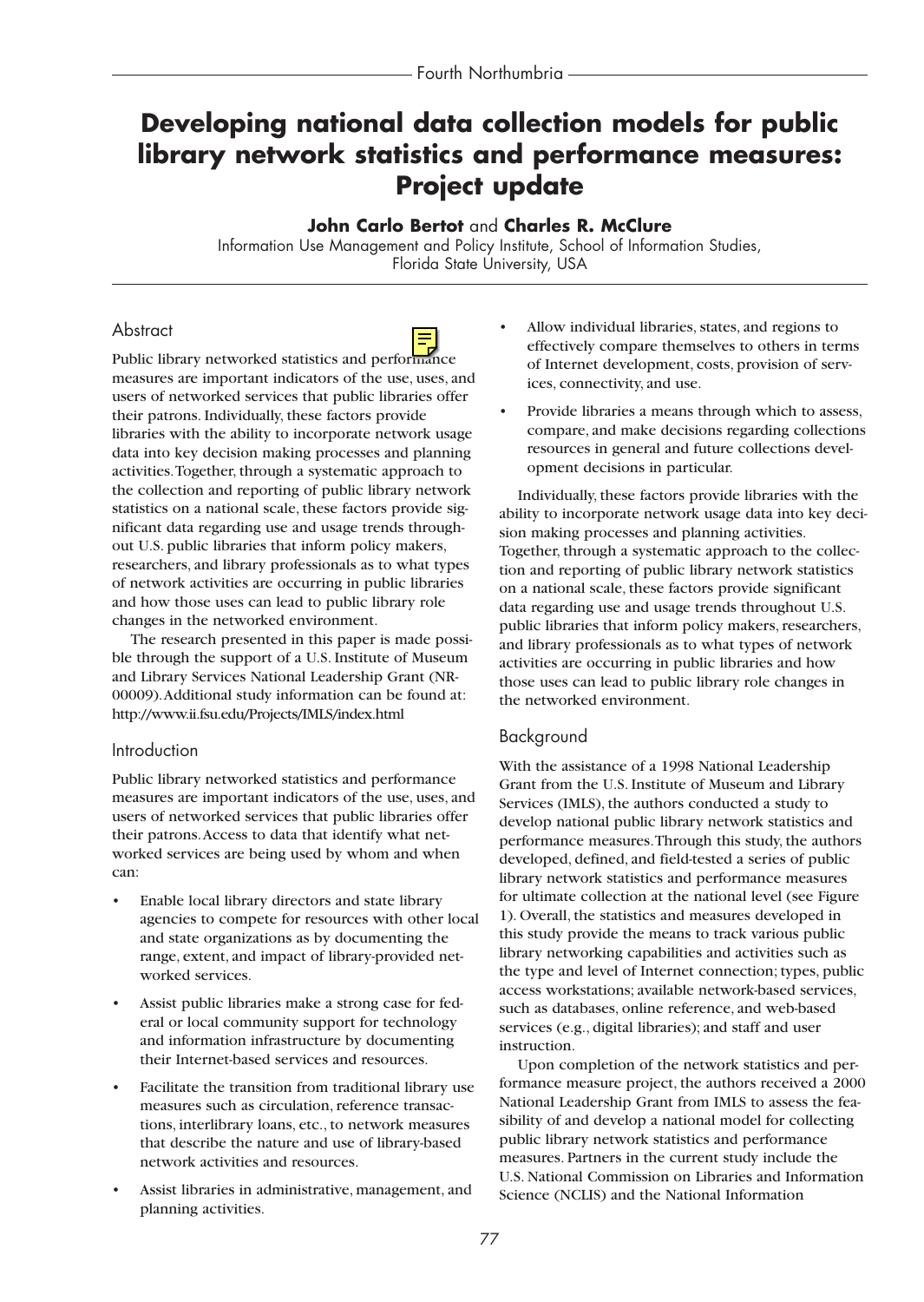Standards Organization (NISO). Based on the project findings and model field test (discussed in more depth below), the researchers will recommend to IMLS, the public library community, state library administrators, and others, possible approaches to the collection of public library network statistics on a national scale. These recommendations will be included in the final project report to IMLS in May 2002.

The authors note that there are a number of national and international efforts underway that continue to research the library network statistics and performance measure environment.This paper summarizes, but does not review, selected efforts in Figure 2.

### Developing A National Public Library Network Statistics Data Collection Model

There are a number of network statistics and performance measurement data collection issues that require resolution (Bertot, McClure, and Ryan, 2000).Among these issues are the:

- *Range of Sources of Network Data within Individual Library*. No two libraries have the same information technology infrastructure, configuration, or systems implementation.This creates a substantial challenge for the collection of the same data from libraries using similar (but different) technology in various configurations.
- *Data Quality*. Librarians want accurate, credible trustworthy, valid, and reliable data that describe the use and uses of their networked resources and services. However, there is a false expectation that machine-generated or captured data (e.g., online database sessions, web visits) are exceptionally accurate.This is not the case, as the quality of such data depends on a number of factors. Indeed, Figure 3 demonstrates the difficulty of capturing a simple database session count.All nationally collected and reported data related to libraries and services are best seen as estimates – even those that are currently collected (Library Research Service, 1995).
- *Limits to Longitudinal Data*. Longitudinal data are useful to track trends within a library and as a check for unusual spikes or bad data. But the rapidly changing nature of information technology will have a substantial impact on the life cycle of the network statistics and performance measures. It is unclear as to just how longitudinal network statistics will be given the need to change what they capture and how as technology changes.
- *New Data Collection Techniques*. Network measures require researchers and professionals to consider the benefits and/or necessity of using new data collection techniques including traditional quantitative methodologies (surveys, or Likert

scale surveys of user satisfaction with network services) in new ways; less familiar qualitative (e.g., focus groups, interviews) methods; adapting traditional methodologies (e.g., pop-up Web-based surveys); and creating new methodologies (e.g., Web-based transaction log analysis) to capture network usage data. In some cases, to promote timely and responsive measures it may make sense to rely on carefully developed samples at the local, state, and national levels rather than 100% population responses. In other cases, sequencing data collection, in which a question is not asked annually but every two or three years may be appropriate to reduce local data collection burden.

- *Ability of Local Libraries to Collect Network Measures*. In order to attain national network statistics and performance measure data, it is necessary to collect the raw data at the local library outlet level. It remains unclear as to the ability of the library outlets to collect such data.
- *Preparation and Training Necessary*. Collecting data on network measures will require preparation and library staff training to be successful.There are a number of training topics that need attention including the identification of the range and diversity of technology generating network measures; the notion that at least for the near term estimates, samples, and the lack of long term longitudinal network data may be the norm; and introduction to new data collection techniques and how they may be applied to collecting network measures relevant to local libraries.
- *Training in New Data Analysis Techniques Necessary*.Training in how to analyze and interpret these new network measures (some more than others) will be necessary at all levels. For example, training librarians to download pre-formatted data into a standard spreadsheet and then do some basic analysis. In addition, few of those interviewed outside of some systems librarians knew how to effectively use network analysis data. In the case where the library has systems staff, network data may only be used for internal technical purposes. But often, these technical experts have not seen the utility of this data for wider administrative purposes such as demonstrating use, showing need, garnering funding.
- *Training in the Analysis and Use of the Network Data Reported Necessary*. Librarians have spent decades convincing local governing boards that circulation counts, attendance records, reference transactions, etc. that go up annually are a "good thing." Now that these and other traditional counts are stagnant or declining in many cases, librarians have to re-educate governing boards that web hits,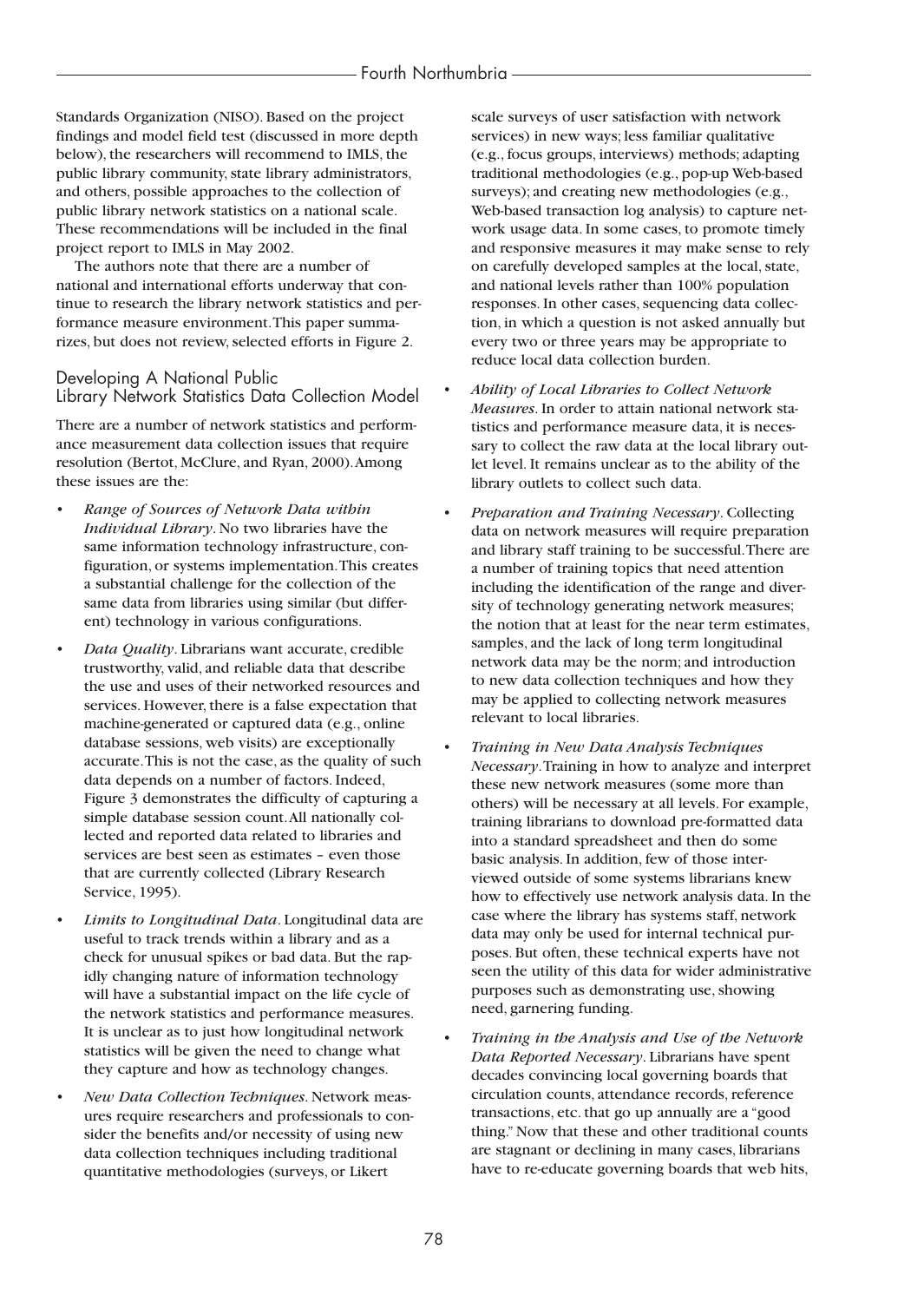electronic reference questions, full text downloads, and other indicators are as or more important than the traditional measures.

• *Partnerships – Maintaining Control, Obtaining Data*. Partnerships, both formal and informal, are a way of life for public libraries. But they can create problems for the collection of needed network measures when the technology, network, or databases are not owned by the library (i.e., online database vendors, consortia). It is important for

libraries to foster reporting agreements with external entities to ensure that libraries receive use data for services to which they subscribe or can access through subscriptions by other entities (e.g., state library agency).

These issues, at a minimum, require attention and an acceptable level of resolution for it to be possible to develop and collect national public library network statistics and performance measures.

# Figure 1. Public Library Network Statistics

#### Public Access Workstations

#### **# Public access workstations**

Annual count of the number of library owned public access graphical workstations that connect to the Internet for a dedicated purpose (to access an OPAC or specific database) or multiple-purposes.

# **# Public access workstation users Annual count**

of the number of users of all of the library's graphical public access workstations connected to the Internet computed from a one week sample.

# **Maximum speed of public access Internet work-**

**stations** Indication of the maximum bandwidth of public Internet access, e.g., less than 56kbps, 56kbps, 128kbps, 1.5mbps, etc.

#### Databases

#### **# Full text titles available by subscription**

*Report: Serial titles, Other titles, Total titles* Count of the number of full text titles that the library subscribes and offers to the public computed one time annually.

#### **# Database sessions**

Total count of the number of sessions (logins) initiated to the online databases. Definition adapted from proposed ICOLC standard http://www.library.yale.edu/ consortia/webstats.html.

#### **# Database queries/searches**

Total count of the number of searches conducted in the library's online databases. Subsequent activities by users (e.g., browsing, printing) are not considered part of the search process. Definition adapted from proposed ICOLC standard

http://www.library.yale.edu/ consortia/webstats.html.

#### **# Items examined using subscription services**

Count the number views to each entire host to which the library subscribes.A view is defined as the number of full text articles/pages, abstracts, citations, and text

only, text/graphics viewed. Definition adapted from proposed ICOLC standard http://www.library.yale.edu/ consortia/webstats.html.

### Electronic Services

#### **# Virtual reference transactions**

Annual count of the number of reference transaction using the Internet.A transaction must include a question received electronically (e.g., via e-mail,WWW form, etc.) *and* responded to electronically (e.g., e-mail).

#### **Public service time spent servicing information technology**

*Report: Information technology staff, Paid public service staff (Professional Librarian, Paraprofessional), Volunteer, & Total* Annual count of the staff hours spent in servicing information technology resource and service activity in public service areas computed based on a one week sample.

#### Virtual Visits

#### **# Virtual visits to networked library resources** *Report: # Internal virtual visits, # External virtual visits, # Total virtual visits*

Count of visits to the library via the Internet.A visit occurs when an external user connects to a networked library resource for any length of time or purpose (regardless of the number of pages or elements viewed). Examples of a networked library resource include a library OPAC or a library web page. In the case of a user visit to a library web site a user who looks at 16 pages and 54 graphic images registers one visit on the Web server.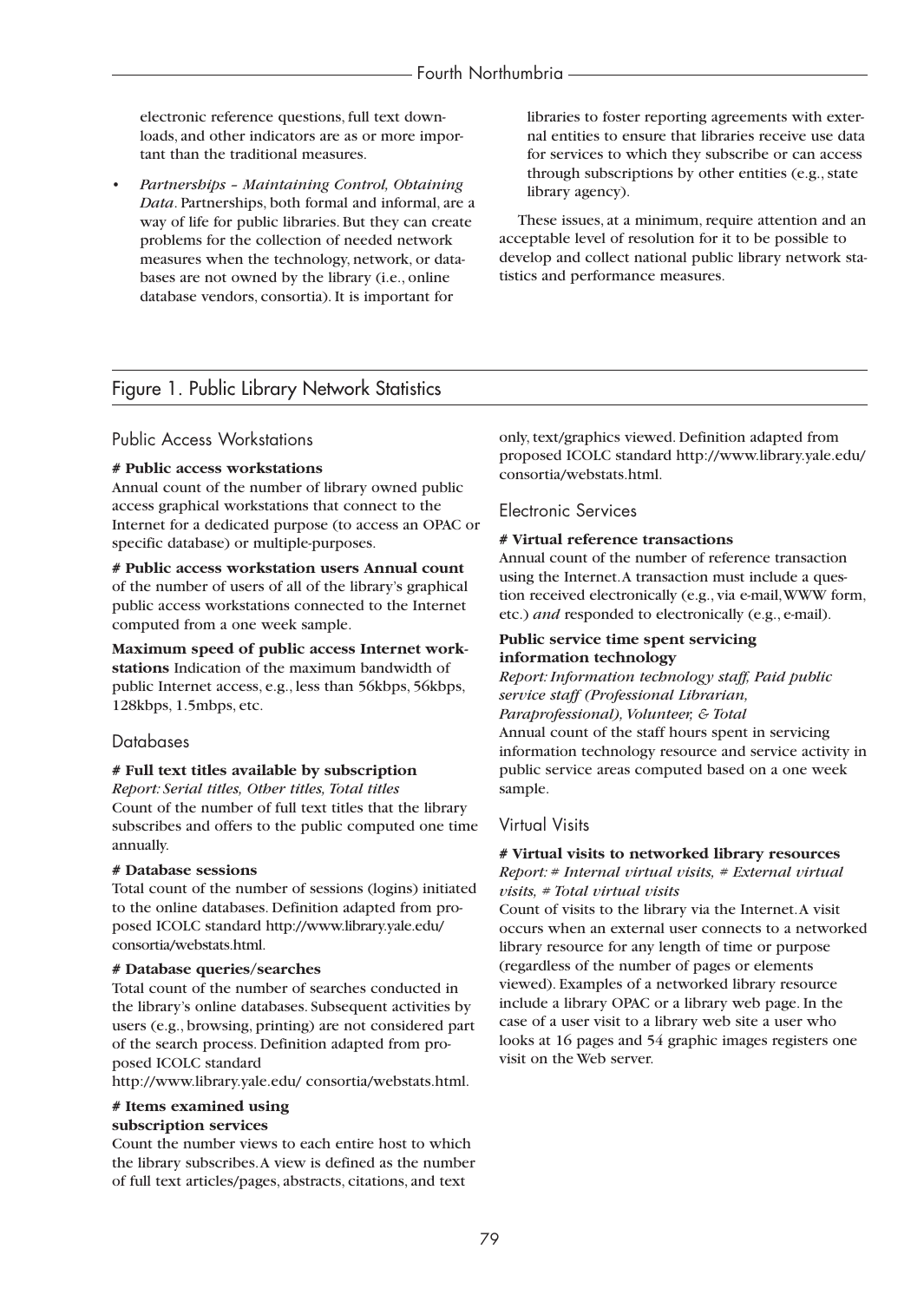# Figure 1. Public Library Network Statistics continued

#### **Instruction**

#### **User information technology instruction**

*Report: # Users instructed, # Hours of instruction*

A Count of the number of users instructed and the hours of instruction offered in the use of information technology or resources obtainable using information technology in structured, informal, and electronically delivered instruction sessions conducted or sponsored by the library.

#### **Staff information technology instruction**

*Report: # Staff instructed, # Hours of staff instruction* Annual count of the total number of staff instructed and the number of hours of formal instruction in the management or use of information technology or resources obtainable using information technology.

# Figure 2. Selected Network Statistics and Performance Measure Initiatives

#### **International Coalition of Library Consortia (ICOLC)**

ICOLC is an international coalition of predominantly research libraries (some of which are sponsors of the ARL e-metrics project) interested in pursuing standard network statistics and reporting systems regarding database vendor data. ICOLC first published its proposed standards and definitions in November 1998 and is currently considering revisions to those standards. Additional information on the ICOLC initiative is available at http://www.library.yale.edu/ consortia/webstats.html.

#### **International Standards Organization (ISO)**

Through the ISO Technical Committee 46 (Information and Documentation), subcommittee 08 (Statistics and Performance Evaluation) members of ISO have been revising both general library statistic standards and incorporating network statistics and performance measures into the statistical data collection efforts of participating libraries (multi-type).As of July 2001, the U.S., through NISO, rejoined the ISO effort after a oneyear absence. Recent balloting efforts resulted in the passage of the proposed ISO library statistics (document ISO/DIS 2789) although a number of voting members provided substantial comments on the statistics.Additional information on this and other ISO efforts are available at

http://www.iso.ch/iso/en/ISOOnline.frontpage.

#### **European Community-sponsored Equinox project**

The Equinox project focused on developing library performance and quality measures. In particular, the project aimed to further develop existing international agreement on performance measures for libraries for the electronic library environment as well as develop and test an integrated quality management and performance measurement tool for library managers.The project identified a number of performance indicators that, in some cases, have been integrated into the ISO

library statistics initiative.Additional information on the Equinox project is available at http://equinox.dcu.ie/.

#### **LibEcon project**

A European initiative, LibEcon focuses on the collection of economic and other library-related data from predominantly European libraries. For its Millennium Study, the survey incorporated selected network statistics developed by the IMLS study as well as ISO activities.Additional information on LibEcon is available at http://www.libecon2000.org/.

#### **Council on Library and Information Resources (CLIR) initiative**

CLIR investigated the issues surrounding network statistics primarily from an online database data perspective.The initial study, conducted during 1999 and 2000, resulted in the publication of a white paper entitled White Paper on Electronic Journal Usage Statistics. It is the understanding of the study team that the work begun through this effort continues.Additional information on this initiative is available at http://www.clir.org.

#### **Publisher and Libraries Solution Committee (PALS)**

This recent initiative, operating through the auspices of the Joint Information Systems Committee (JISC), is exploring the data needs of libraries from publisher provided online usage statistics.A Vendor-based usage statistics working group has been developed to explore the issues involved regarding online vendor statistics in a more in-depth fashion.This group met in June 2001 in the United Kingdom to pursue further network statistics needs of libraries from vendors. Study team members are in contact with this group. Additional information at: http://www.jisc.ac.uk/ curriss/collab/c6\_pub/#uswg.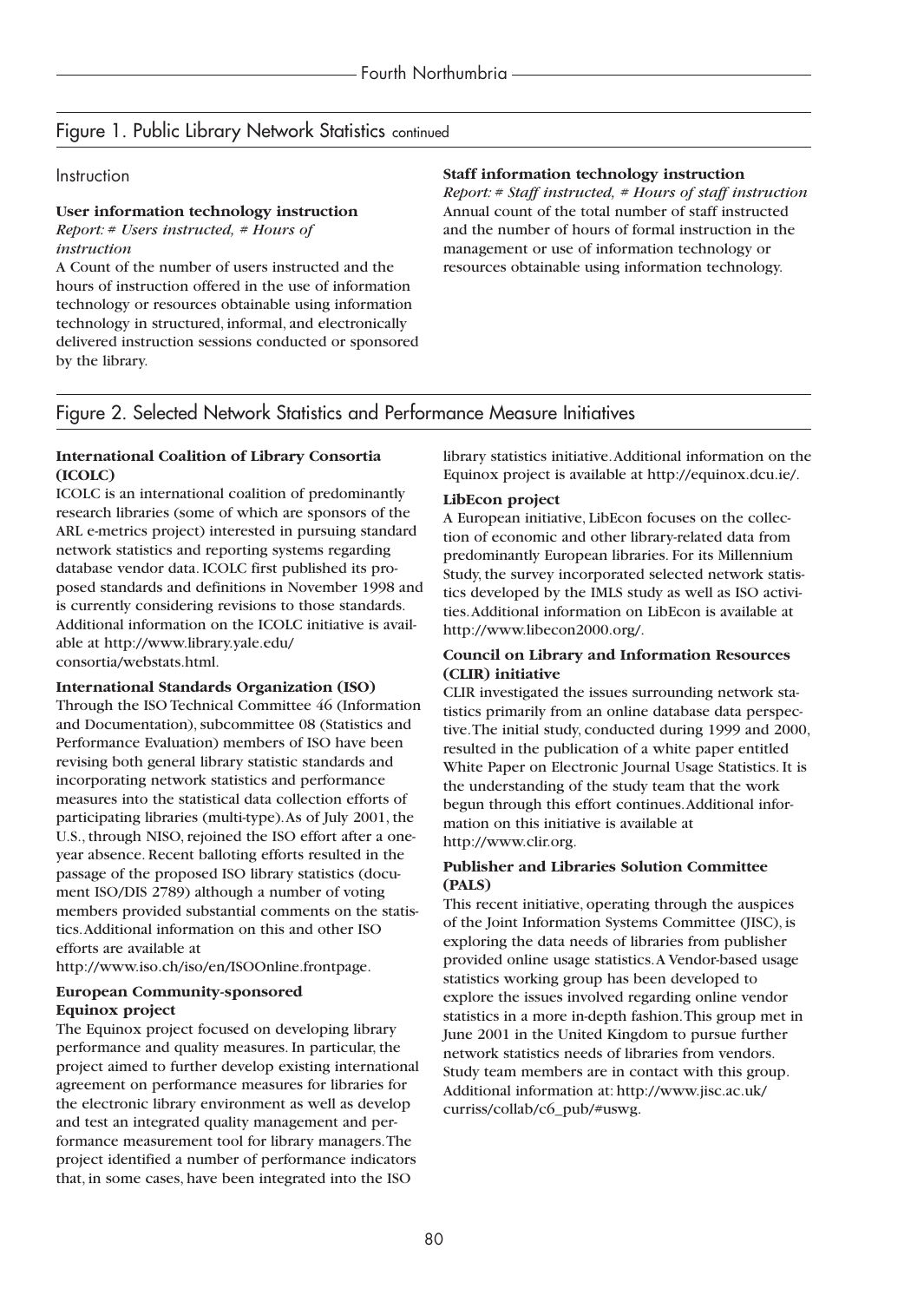# Figure 2. Selected Network Statistics and Performance Measure Initiatives continued

#### **Association of Research Libraries (ARL) E-Metrics**

Beginning in July 2000, this project seeks to identify, define, and standardize a set of network statistics and performance measures for ARL libraries.The intent is to develop a core set of network statistics and performance measures through which ARL libraries can manage their networked resources and services, plan future

network resources and services, and benchmark themselves against other ARL libraries. In addition, the project seeks to provide network statistics and performance measures in an outcomes-based context. Additional information on the project is available at: http://www.arl.org/stats/newmeas/emetrics/index.html.



*Figure 3. Capturing an Online Database Session*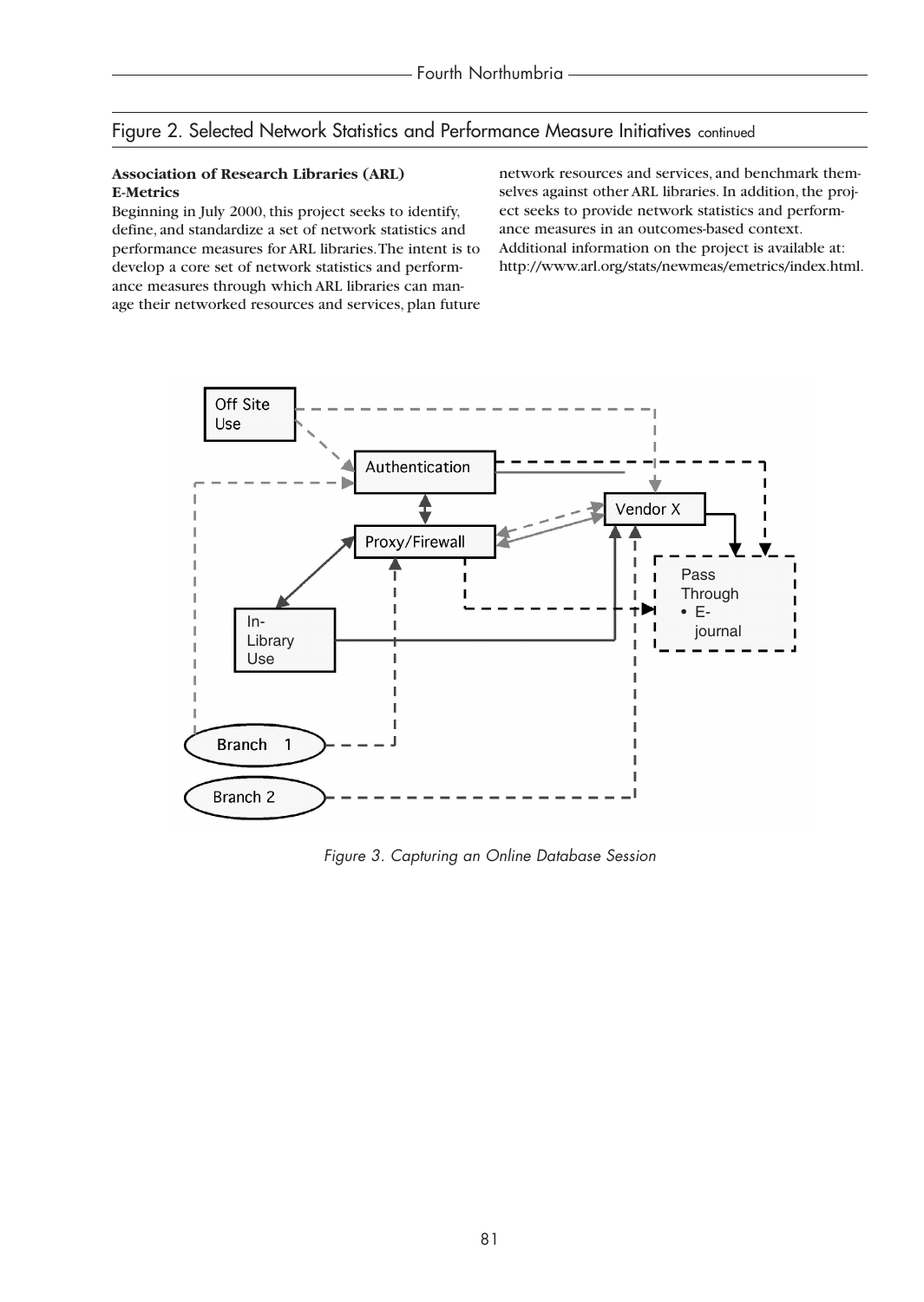#### Possible Models for National Data Collection

The ability to resolve several of the issues identified above lies, in part, with the type and nature of the national public library network statistics and performance measure system adopted by library professionals, researchers, and policy makers. Research by the authors – as well as numerous formal and informal interviews, focus groups, and discussions with library leaders, researchers, and policy makers – suggests that there may be numerous approaches to the development of a national network statistics and performance measure collection, reporting, and analysis system. These include:

*Extending the current National Center for Education Statistics (NCES), National Commission on Libraries and Information Science (NCLIS), state library agency, and public library Federal State Cooperative System (FSCS) collaborative approach for annual public library data collection*.

In this model, public library data on selected statistics are passed from public libraries to state library agencies up to NCES for compilation, analysis, and reporting.All 50 states plus the District of Columbia and U.S.Territories participate in the process.

At present, there are approximately 50 data elements collected and reported through the FSCS process (e.g., operating budgets, FTEs, circulation). It is necessary to propose new elements through an administrative procedure, and element adoption requires the vote of at least 26 state data coordinators (SDC, personnel located in state library agencies) with a three-year phase-in on inclusion by all 50 states,Washington, D.C., and U.S.Territories.The adopted elements then go into the following year's survey form for collection.The time from element vote to adoption to collection can be as long as three years.

Over the last several years, the FSCS group undertook at least two efforts to adopt a variety of network statistics.The most recent effort occurred in December 1999.While some network statistics were voted in, a vast majority – including some network statistics contained in Appendix A – failed to get the necessary 26 votes for adoption. [Note: state library agencies voted in early 2001, however, to include the online database statistics on their annual surveys beginning with the 2002 reporting year].

#### *Developing a lead states and libraries approach to data collection and reporting.*

For a variety of reasons, it may not be feasible for all public libraries and state library agencies in the nation to simultaneously adopt and report data on a set of network statistics and performance measures. However, research by the authors demonstrates that

there are a number of states (20+) that indicate their willingness and/or desire to collect at least a core set of network statistics and performance measures from the public libraries within their states.The same research shows that, while a state library agency or a number of public libraries within a state may not be willing or able to collect network statistics, lead public libraries within states find it imperative to collect such data for a variety of decision making, management, and reporting purposes. In this model, lead public libraries and state library agencies adopt, collect data, analyze data, and report data on a core set of network statistics and performance measures.The lead state library agencies and public libraries also serve as an incubator for developing, defining, and reporting new network statistics and performance measures.

#### *Creating an ongoing sampling design to generate national estimates.*

This model employs a sampling approach for a variety of data collection activities to use with public libraries, state library agencies, and library network consortia.The intent of this approach is to develop a sample that would enable the generation of national estimates of core set of network statistics and performance measures from public library, state library agency, and library network consortia. Such a model would permit the targeting of network statistics appropriate to the level of data collection – library, state library agency, library consortia – as well a framework for modifying or creating new statistics and performance measures on an as needed basis. It would be possible to engage in the data collection process on a regular (e.g., annual, biannual) and/or ad hoc (e.g., as necessary) basis.

#### *Adopting a combination approach to network statistic and performance measure data collection.*

The above data collection models are not mutually exclusive. Rather, it is possible to combine aspects of the FSCS, lead state/library, and sampling approaches to collect, analyze, and report public library network statistics and performance measures so as to provide nationally aggregated network statistical data.

A key aspect of the research project is to determine which model or aspects of the above models – including models and/or approaches not yet identified – are appropriate under what circumstances for the development, definition, collection, analysis, and reporting of national public library network statistics and performance measures.

#### National Model Field Test

The study team is preparing to conduct a national model data collection field test that would both continue the test of the network statistics and perform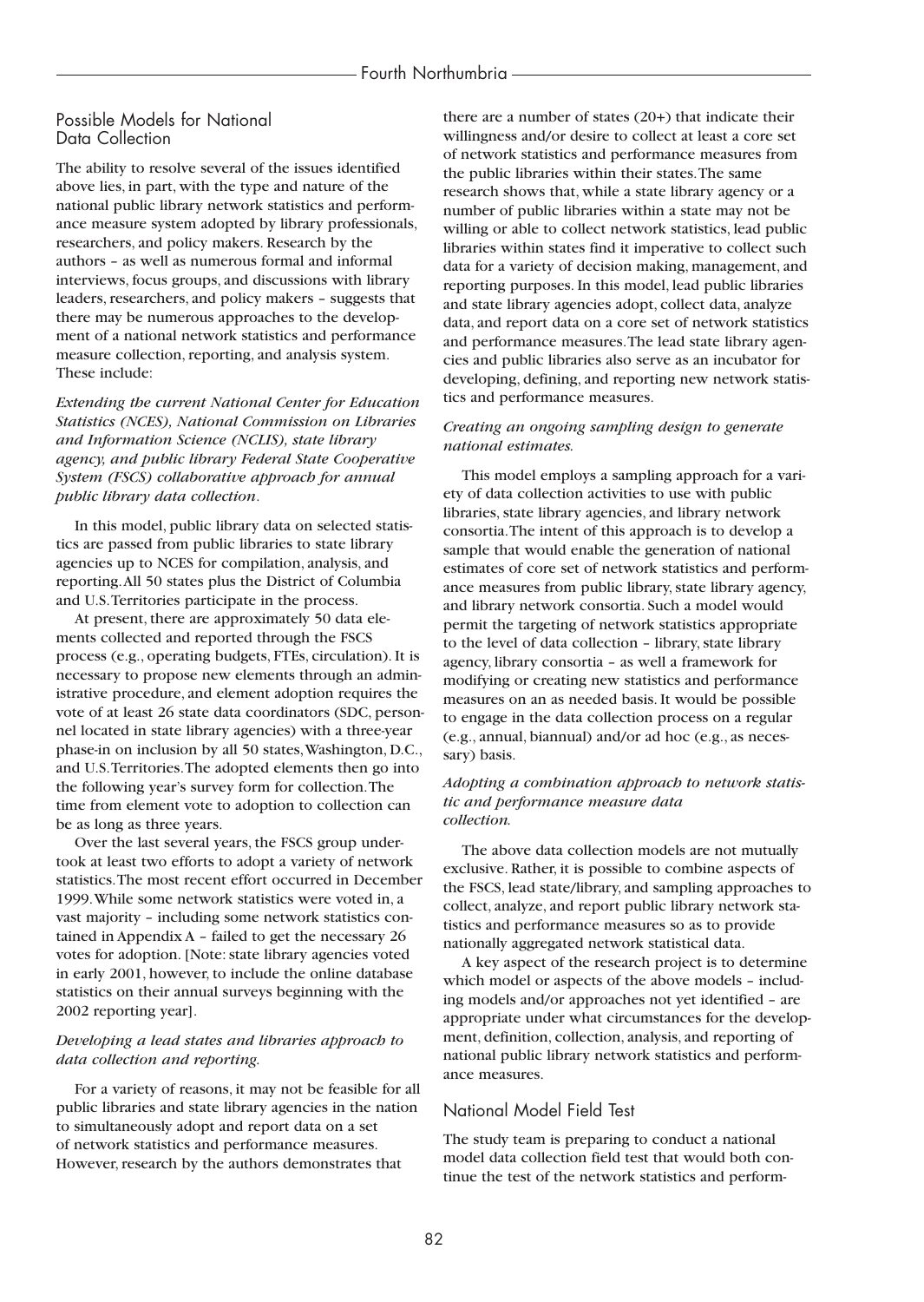ance measures and test a method for data collection and reporting.The field test would occur in October 2001, so as to provide state library agencies, consortia, and public libraries with adequate time to prepare for the field test.The goals of the field test are to:

- (1) Create a fast response approach to the development, collection, analysis, and reporting of network statistics and performance measures;
- (2) Foster an environment of constant change;
- (3) Implement a reasonably burden free data collection and reporting process for public libraries, state library agencies, and library consortia;
- (4) Work with non-library partners to gain access to library network data (e.g., vendors, consortia, state library agencies); and
- (5) Produce national estimates of public library network service uses and usage.

To do so, the field test will:

- Use a selected states, public library, and consor*tia approach*.The field-testing approach presented to the public library and state library agency community was on of an initially purposeful approach in which states, and public libraries and consortia within those states, would be selected based on the extent to which the states were already collecting/planning to collect network statistics and performance measures, annual state library database expenditures, known consortia within the states, a varied composition to the state's public library landscape along rural/urban, poverty, and population of legal service area demographics (as found in the annual public library surveys as well as poverty data held by the study team and NCLIS), and a willingness to participate in the study.
- *Select the states*. Based on the above criteria, the study team identified 14 states to participate in the field test (Alabama, Colorado, Georgia, Illinois, Kentucky, Louisiana, North Carolina, Ohio, Pennsylvania,Texas,Virginia,Wisconsin, and Wyoming).To date, ten states have agreed to participate in the field test.
- *Use multiple data collection points*. In the networked environment, network-based services are provided directly or indirectly to or by public libraries.Thus, it is necessary to collect network use and usage data from multiple entities to provide an estimate that reflects actual public library network services. For example, state library agencies are increasingly providing statewide access to online databases that users can access either through public library facilities or remotely, and consortia provide their library members with

access to online databases that users can access either through public library facilities or remotely. For there to be an accurate reporting system (though still an estimate, as discussed in Bertot, McClure, and Ryan, 2001), the consortia and state library agencies need to report the online database usage statistics for the public libraries.These usage statistics need to be reported in combination with the public library network usage data so as to get a better sense of the total public library use of, in this case, online database resources.The other network statistics (e.g., public access, virtual visits, Instruction) would be collected by individual public libraries and then reported to the state library agency.

- *Create a reporting system*.The field test will parallel the FSCS process, but use a selected sample-based approach in which
	- o Public libraries collect and report their network statistics usage data to the state library agencies (likely the SDC). Unlike the initial field test of the network statistics and performance measures during 1999-2000 during which public libraries or consortia were assigned specific statistics to test and report, this field test will ask public libraries to collect all the statistics that apply to their organizations – e.g., public access, virtual visits, instruction, databases, and electronic services. Not all libraries provide instruction, have a website, or subscribe to online databases, thus they would not report instruction, virtual visit, or database data.
	- o Consortia report their public library online database usage data to the state library agencies (likely the SDC). [*A key issue to resolve is whether these consortia or state library agencybased online database usage data should be disaggregated and reported by individual public libraries or kept in an aggregate "public library usage" state. Disaggregation would require substantially more effort, and it is unclear if such effort provides additional benefit over an aggregated reporting of the usage data*.]
	- o State library agencies separate out public library online database usage data. It may also be the case that state library agencies serve as the state library facility. It is unclear as to whether public access workstation data, or other services related data such as virtual visits or electronic reference, would be reported as part of the public library national data. It is more likely that state library agencies will need to consider the reporting of such data on the state library agency annual survey.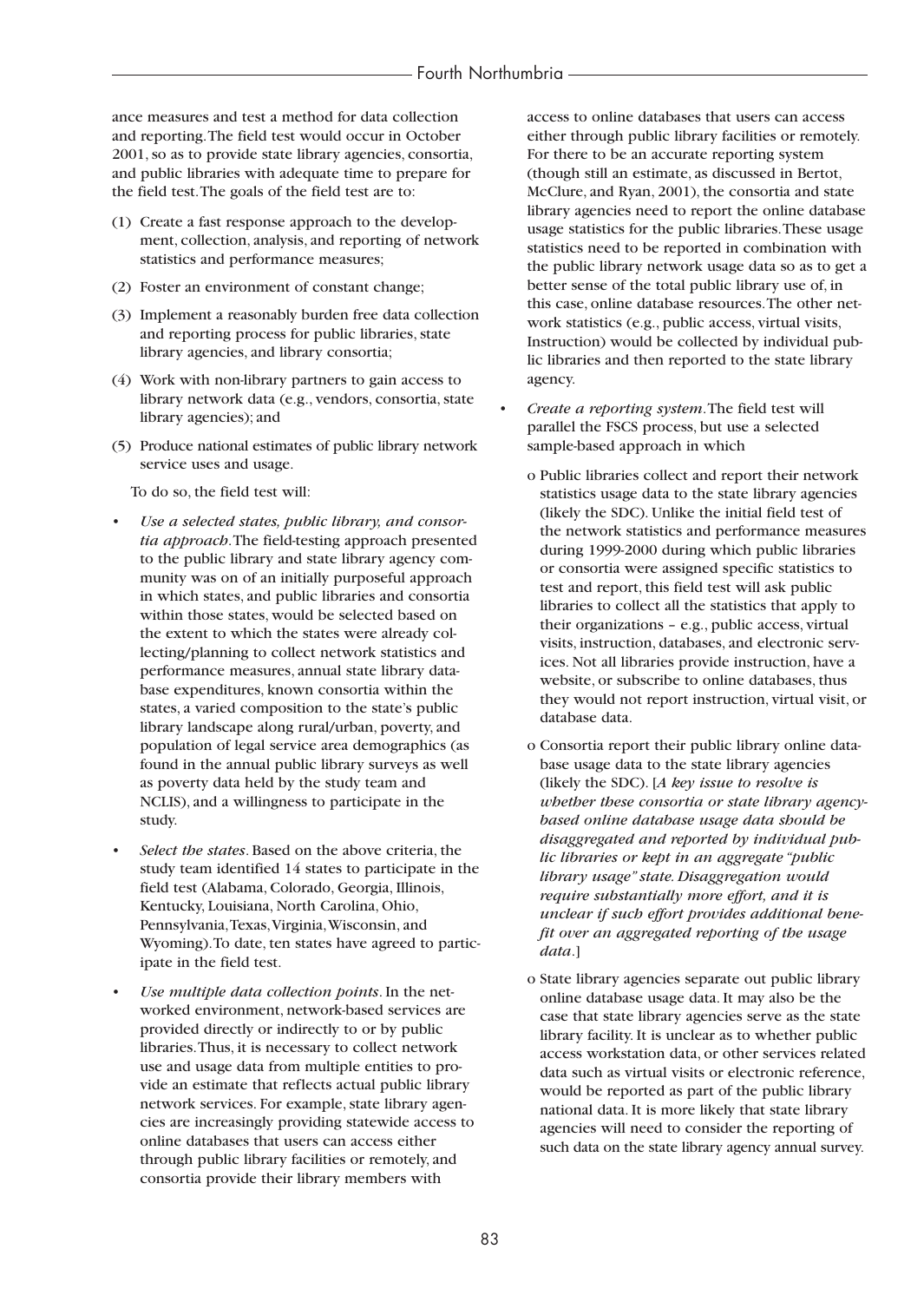o State library agencies report network usage data to a central data collection agency. For the purpose of the field test, the Information Institute at Florida State University will act as the central data collection agency.The Information Institute will also generate reports based on the data collection effort so as to identify sample reports and reporting formats.As part of the field test, the study team will identify issues, burden, and other management requirements for the data collection effort.This study team will then present this information to NCLIS (who is actually one of the study partners), the National Center for Education Statistics (NCES), SDCs, state librarians, consortia managers, and public library directors. Based on feedback from these entities, the study team will make final adjustments and recommendations as to the national data collection and reporting processes.

This approach will provide substantial feedback on the ability of libraries, consortia, and state library agencies to report the network statistics data; the process by which data are reported, and the ability of the reported data to describe public library network services and resources use. In addition, the results of the field test will identify what the characteristics of national data collection system should be given the network statistics environment.

Clearly, such a national data collection system will need to:

- *Create a fast response approach to the development, collection, analysis, and reporting of network statistics and performance measures*.A key criticism of the FSCS process is the time lag between the development of data elements and the eventual reporting of those elements. For a variety of reasons, it can take four years under the current FSCS process from development to reporting of statistics (to be fair, the FSCS group undertook changes in its bylaws recently to expedite the element adoption and reporting process). By the time the NCES releases the public library data reports, the data are often outdated.This is particularly problematic in the networked environment in which any network statistics and performance measures will likely remain relevant for two-three years.
- *Foster an environment of constant change*. Gone are the days of statistics and performance measures that last for decades.The networked environment is such that change in technologies and the implementation of those technologies is rapid. Thus, the statistics and performance measures that capture network data will necessarily undergo constant modification. It is imperative, therefore, that the model for national library network statis-

tics and measures foster an environment of flexibility, change, and creativity in the creation, collection, and reporting of statistical data.

- *Implement a reasonably burden free data collection and reporting process for public libraries, state library agencies, and library consortia*. It is clear that data reporting requirements imposed on public libraries are arduous. It is also clear, however, that network usage statistics are increasingly important to professionals, researchers, and policy makers.Thus, it is necessary to develop a data collection and reporting system that provides maximum benefit for minimal effort.
- *Work with non-library partners to gain access to library network data*. Increasingly, key network usage data is out of the public library, state library, and library consortia domain. Examples include online database usage, Internet service provider (ISP), and telecommunications carrier (e.g., bandwidth consumption) data. It is critical to the measurement of library network services that the national data collection activities develop reporting partnerships with, minimally, the online database vendor, ISP, and telecommunications carrier communities.

Undoubtedly, there are other characteristics necessary for a national public library network statistics data collection system that the field test will identify.

#### Next Steps

The development of a set of national public library network statistics (see Figure 1) was an important first step that provides public libraries with the ability to describe the use, uses, and users of their networked resources. It is critical, however, to aggregate individual public library network statistics data collection efforts in order to inform policy makers, practitioners, researchers, and others as to the shift in public library services and resources, the use of their services and resources, and the impact such uses have the public library as a community-based organization. Doing so will enable public libraries to report – at the local, state, and national levels – the contributions they make to their communities through their network-based services. Ultimately, this study will recommend possible approaches to accomplish these objectives.